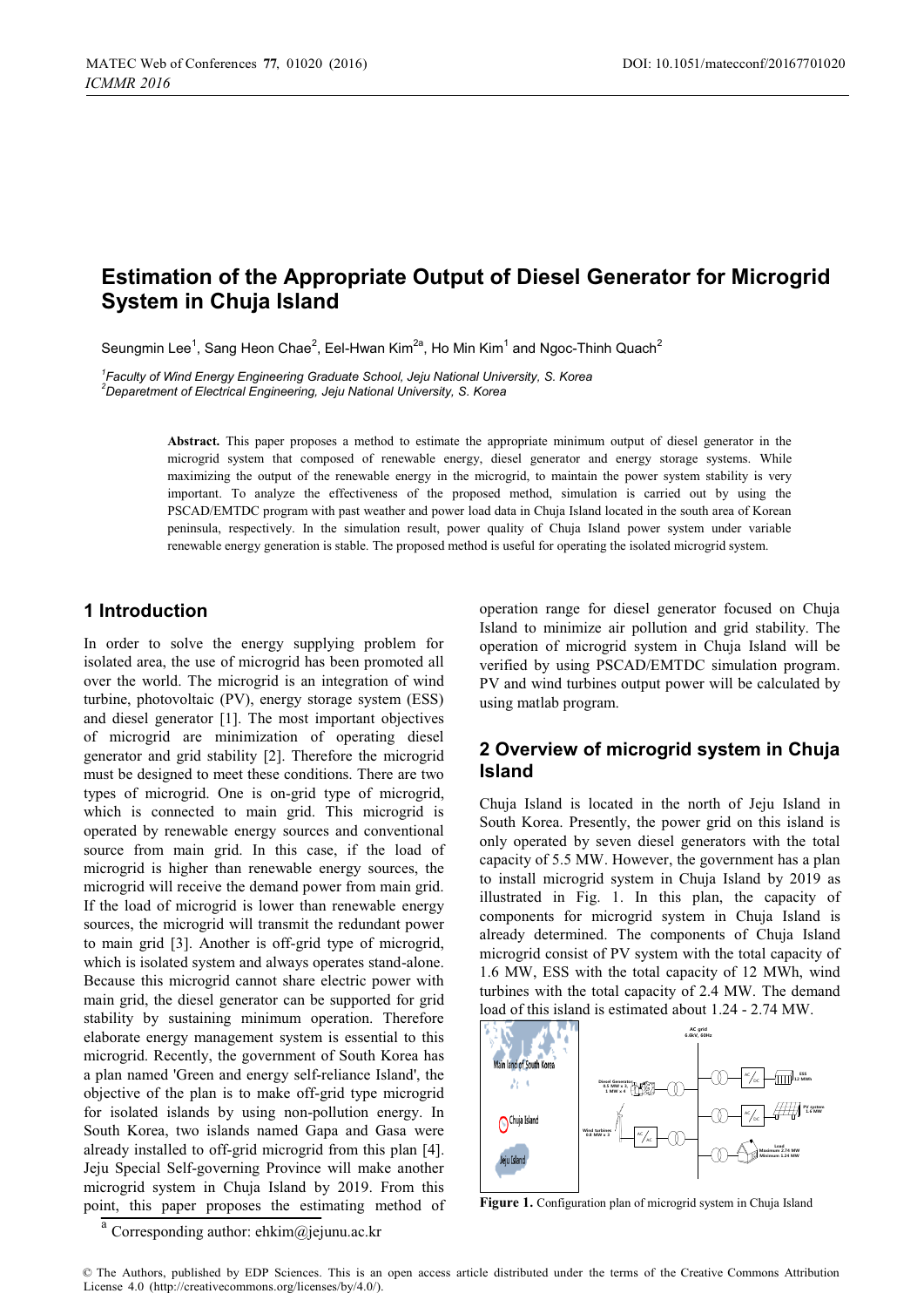# **3 Modeling of microgrid system in Chuja Island**

The microgrid system in Chuja Island is designed by PSCAD/EMTDC simulation program [5]. Line impedances of Chuja Island distribution grid will be applied by actual line model. The actual parameters of transformer are also considered for simulation. The distribution voltage for microgrid system in Chuja Island is 6.6 kV.

#### **3.1. Energy storage system**

In order to simulate proposed method, the ESS is modelled by shepherd nonlinear battery model referred to SAFT's model as shown in Fig. 2. The capacity of a basic lithium ion battery is 5.4 Ah and the nominal voltage is 4.2 V. Through series and parallel connection of the batteries, its capacity and system nominal voltage is calculated. The state of charge (SOC) of ESS is set from 0.2 to 0.8. Power conversion system (PCS) of ESS plays a role as a DC/AC inverter. The PCS is made from two level voltage source inverter. In this study, it will control for active power and reactive power based on current controller as illustrated in Fig. 3 [6].





**Figure 3.** Schematic diagram of controlled current source in PSCAD/EMTDC

#### **3.2 Wind turbine**

The wind turbine is designed by controlled current source based on ENERCON's model with the each capacity of 0.8 MW as shown in Fig. 4. The generation power of wind turbine will be calculated from its power curve by actual wind speed data on Chuja Island. From this process, the input data of controlled current source in PSCAD/EMTDC will be gotten in advance by matlab program.



**Figure 4.** Equivalent current source model in PSCAD/EMTDC

#### **3.3 PV system**

The PV system is made from controlled current source similar with wind turbine simulation model [7]. Since it is based on DC source, its equivalent model will only generate active power. The generation power data of PV will be calculated from actual radiation data on Jeju Island nearby Chuja Island by matlab program. Gradient of PV panel is assumed at 30 degrees..

#### **3.4 Diesel generator**

The diesel generator is modelled from PSCAD/EMTDC library model as shown in Fig. 5. It uses actual parameter of thermal plant in Chuja Island. There are two type of diesel generator in Chuja Island. One is 0.5 MW. Another is 1 MW. The diesel generators consist of diesel engines and generators.



**Figure 5.** Diesel generator model in PSCAD/EMTDC

# **4 Estimation of appropriate output of diesel generator**

Generally, one of the important points of microgrid is operation of diesel generator. It can support to the stability of microgrid more than any other sources because the diesel generator has the biggest moment of inertia. It also has robust characteristics for fluctuation of frequency and voltage. Although the diesel generator has many advantages for stability of microgrid, but the microgrid must operate with minimum diesel generator capacity in order to minimize air pollution from using fossil fuel.

Thus, this paper proposes the method of estimating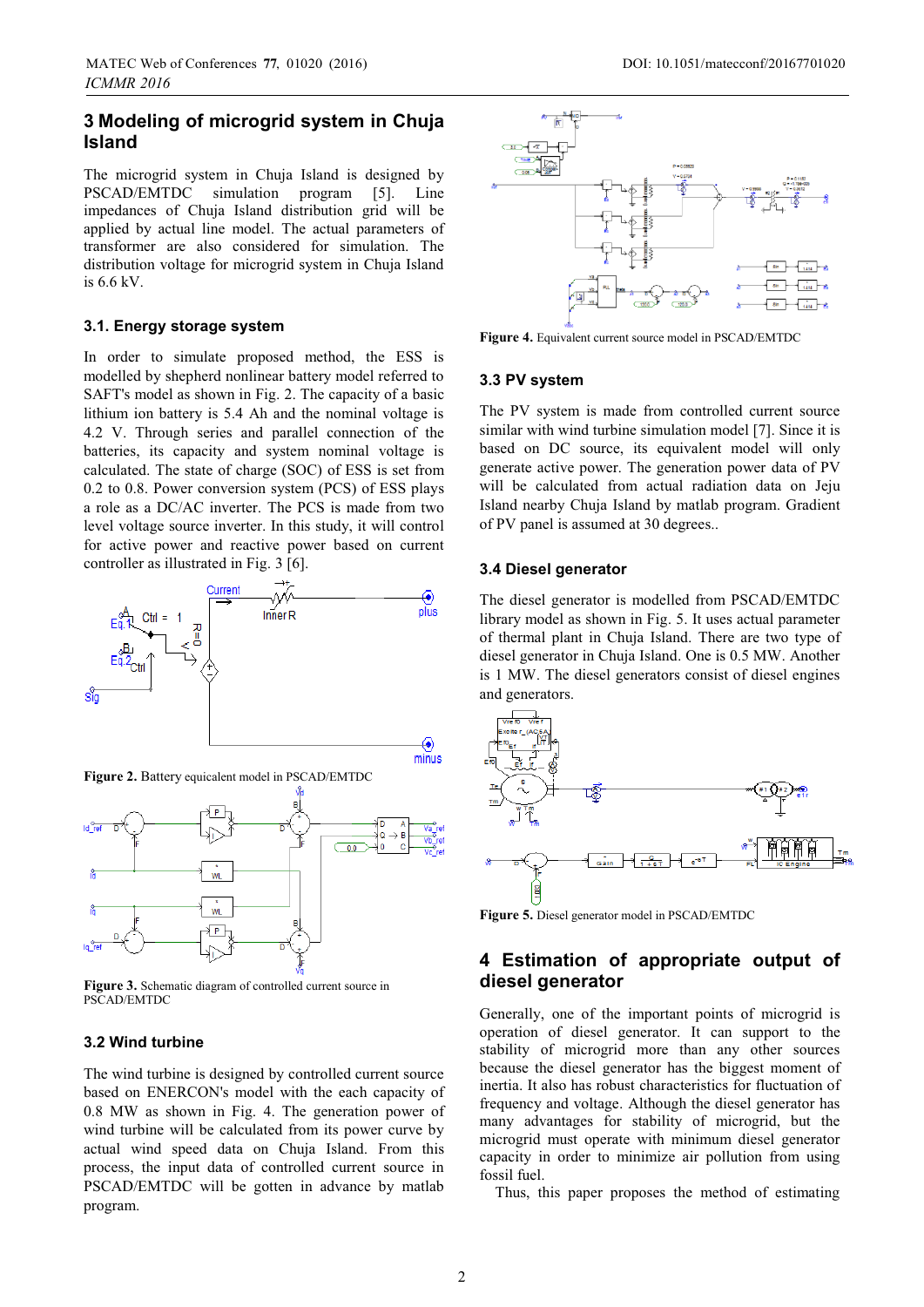appropriate output for diesel generator applied to microgrid for one day. This method is based on calculating renewable energy and consumption on demand load. The appropriate output for diesel generators will be calculated by using actual data of wind speed and solar radiation. Consequently, the wind and solar powers are calculated in advance. The diesel generation will be estimated in accordance with average load and renewable energy sources at specific date on Chuja Island.



Figure 6. Flow chart of estimation for diesel generator output power

Because there is no radiation measuring device on Chuja Island, the solar radiation data on Jeju Island will be used for calculating the PV power on Chuja Island. The ESS plays a role as power balancing controller on grid. Fig. 6 shows a calculation process of appropriate output for diesel generator. In order to achieve a reliability, the past weather data at Dec. 13, 2015 will be used for calculating diesel appropriate output, because that date has highest fluctuation of output wind power in 2015. The appropriate output of the diesel generator is calculated as follows.

$$
A_{DG} = A_{RES} - A_{DL} \tag{1}
$$

where,  $A_{\text{loc}}$ : Diesel generation [kWh]

 $A_{RES}$ : Renewable energy [kWh]  $A_{\scriptscriptstyle{DI}}$ : Power consumption [kWh]

Although the appropriate output of diesel generator will be calculated from renewable energy sources, it can be changed according to the SOC of ESS. The output

power of diesel generator will depend on SOC of ESS because renewable energy sources have high intermittent characteristic and ESS capacity is limited. In this case, ESS will adjust the power balance between generation power and demand load. Therefore, it is essential to maintain the operation range of SOC. If the SOC is lower than 0.3, the diesel output must be increased to 200 kW. If the SOC is higher than 0.7, the diesel output must be decreased to 200 kW.

**Table 1.** Calculation results of microgrid on Chuja island at Dec. 13.

| Item                                              | <b>Result</b> |
|---------------------------------------------------|---------------|
| Load                                              | 2,477,565 kWh |
| Wind Turbine                                      | 1,319,417 kWh |
| PV System                                         | 185,511 kWh   |
| Diesel Generator                                  | 972,636 kWh   |
| <b>Operation Capacity</b><br>of Diesel Generation | 648 kW        |

Table 1 shows the calculating results. From this point, the renewable energy sources and demand load are calculated for power demand per one day. The output power of diesel generator is estimated. Therefore, the diesel generator will be operated with a constant power of 648 kW. (**u**) for vectors. The order for brackets should be  ${[()]}$ , except where brackets have special significance.

### **5 Simulation results**

The Fig. 7 shows the active power of microgrid system in Chuja Island. The ESS, PV and wind turbines are operating to response to the demand load. The diesel generator maintains the appropriate output as base generation for high stability of grid and reduction of CO2. In the duration time of 0:00 - 6:00, the output power of wind turbine is stable. The PV output power is almost zero. However, renewable energy sources increase in the duration time of 7:30 - 12:00. Therefore, the ESS charges for the demand load comparing with distributed resources. In duration time of 19:00 - 23:00, the output power fluctuation of wind turbine is highest. However the ESS charges power of wind turbine for grid stability.



**Figure 7.** Active power of microgrid system in Chuja Island

The frequency of microgrid system in Chuja Island is illustrated in Fig. 8. The maximum frequency of this microgrid is 60.14 Hz, the minimum one is 59.89 Hz. It means that this microgrid system is achieved the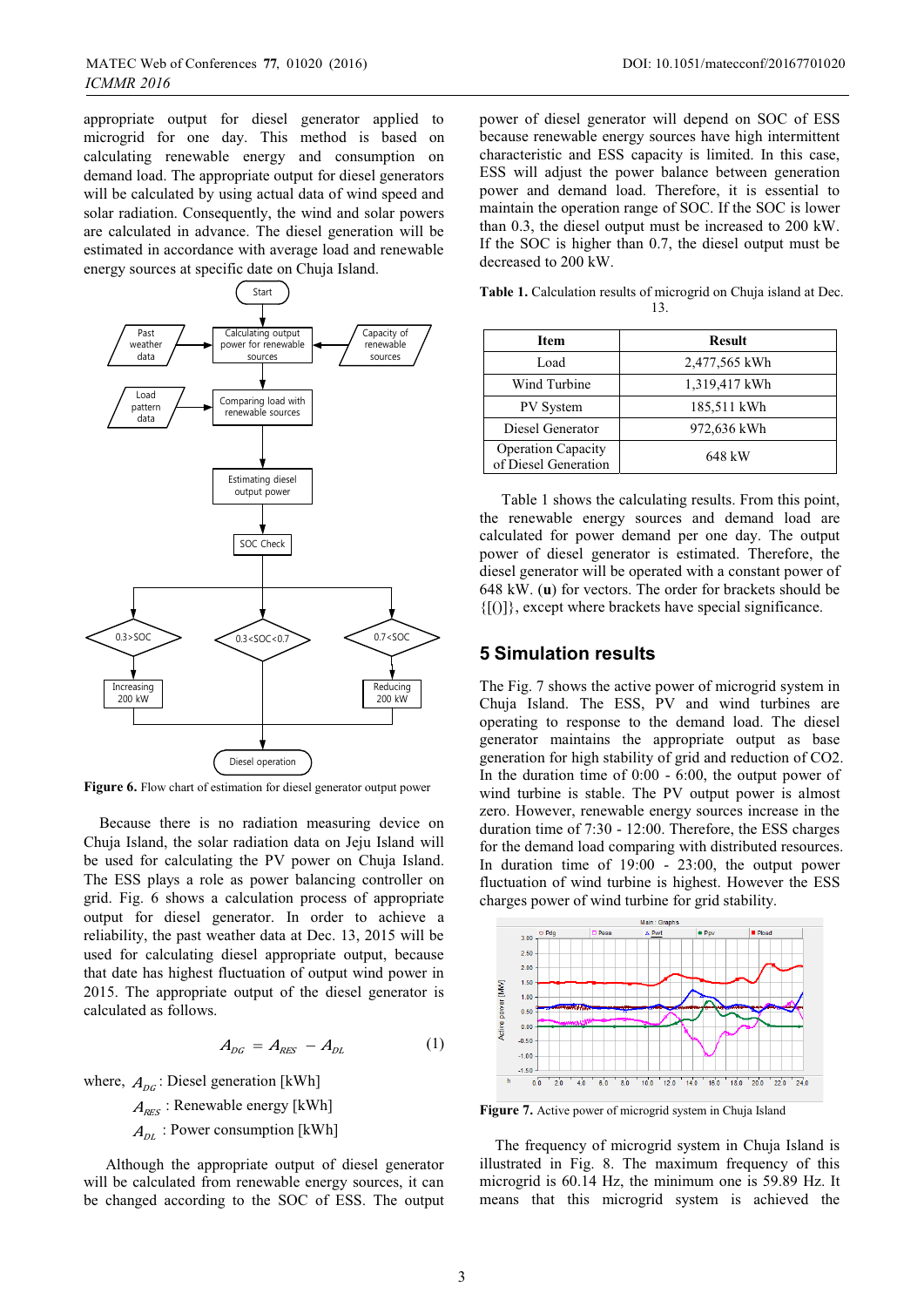frequency standard of South Korean government for 59.8 - 60.2 Hz [8]. Although the fluctuations of renewable energy sources are very high in the duration time of 07:00 - 17:00 and 19:00 - 23:00, the grid frequency maintain in stable state. The grid voltage of Chuja Island is seen in Fig. 9. The maximum voltage of this microgrid is 6.66 kV, the minimum one is 6.57 kV. The operation of this microgrid system is achieved the voltage standard of South Korean government for 6.0 - 6.9 kV [8]. The grid voltage stays in stable range.



Figure 8. Frequency of microgrid system in Chuja Island



**Figure 9.** Grid voltage of microgrid system in Chuja Island



Figure 10. SOC of ESS in microgrid system in Chuja Island



Figure 11. Total harmonics distortion of microgrid system in Chuja Island

The SOC of ESS on Chuja Island is shown in Fig. 10. In this study, The ESS operates in range of SOC from 0.2 to 0.8.

When the load is higher than the generation power, the ESS discharges the power for the demand load. Thus, the SOC is decreased. It is also increased in contrary case.

The voltage total harmonics distortion (VTHD) of this microgrid is shown in Fig. 11. the VTHD is lower than 0.5%. It means that the power quality is achieved the VTHD standard of South Korean government for 5%.

### **6 Conclusion**

This paper proposes the method for estimating appropriate output of diesel generator in microgrid system in Chuja Island. With the proposed method, the microgrid system in Chuja Island can operate stably as the demand load. Although the renewable energy sources are variable, grid voltage and frequency are also stable and achieve the standard of Korean government. The VTHD is recorded less than 0.5%. It means that reliability of this microgrid system is quite reasonable in spite of inverter systems operation. The calculation result shows that the diesel generator operates at a constant power. Then, the ESS operates with range of SOC from 0.2 to 0.8 as setting point. In the future, by using the weather forecasting data, this method will be useful to estimate appropriate output of diesel generation in microgrids.

### **Acknowledgement**

This work was supported by Graduate School of Specialized Wind Energy the Human Resources Development (NO. 20094020200020) and the Expansion of the Type Testing Site for Wind Turbines (NO. 2012T100201731) of the Korea Institute of Energy Technology Evaluation and Planning (KETEP) grant funded by Korea government Ministry of Trade, Industry and Energy.

#### **References**

- 1. CERT, Intergration of Distributed Energy Resource: the CERT Microgrid Concept, LBNL-50829, (2003).
- 2. Lasseter, T. H., Microgrids, IEEE Power Engineering Society Winter Meeting, pp. 146-149, (2001).
- 3. Seong Man Kim, Examples and Applications for Techniques of Microgrid, Jounal of the Electric World/Monthly Magazine Special, no. 4, pp. 37-44, (2014).
- 4. Policy Report, Carbon Free Island Jeju by 2030, Jeju Special Self-Gorvorning Province, May (2015).
- 5. Seung-Mo Song, Seung-Jin Oh, Jong-Hak Lee, Jae-Min Ahn, Kyung-Min Jin, Byung-Gi Kwon, Chang-Ho Choi, POSCO ICT., The Application and Verificaion of the 2 MVA BESS with Wind farm in Microgrid of Gapa, Jeju, KIPE, **19**, no. 4, pp. 303- 311, (2014).
- 6. KERI, Development and Experiment Actual Site of Isolated Microgrid (2010101040050A), Report.